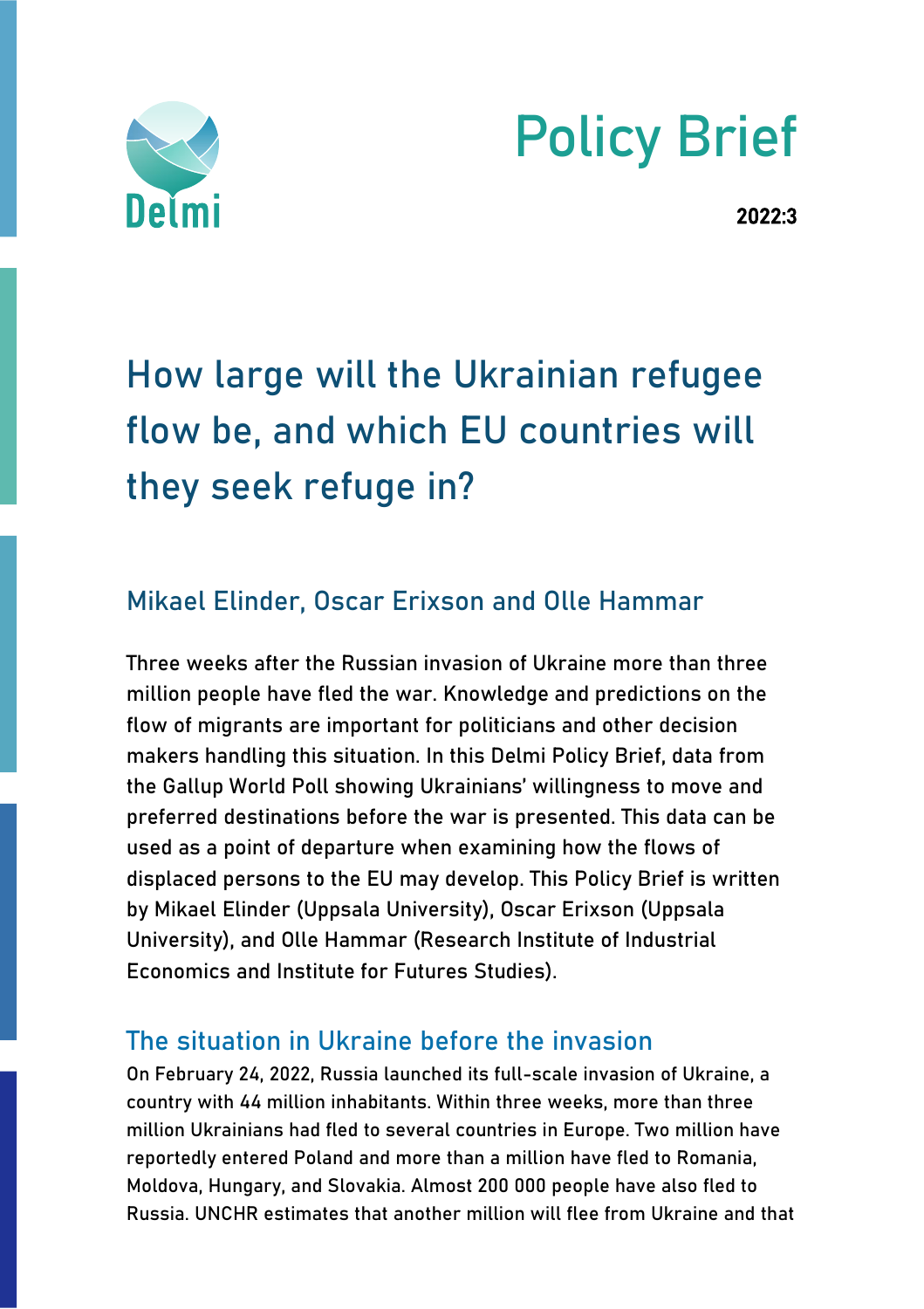more than 12 million will need emergency protection and assistance within Ukraine (UNCHR 2022a, March 19). The situation is changing rapidly and the uncertainty of how the conflict will develop makes it hard to estimate how many will leave the country and when they will be able to return in a safe and orderly way.

Poverty was widespread in Ukraine even before the launch of the full-scale invasion. Ukraine's GDP per capita is a fourth of Sweden's and just below half of Russia's (World Bank 2020).<sup>1</sup> The threat from Russia has also created much uncertainty and insecurity in the last years. Estimates by UNHCR gather that 850 000 Ukrainians were internally displaced in 2021 (UNHCR 2022b, March 16). Furthermore, data from the global survey Gallup World Poll (GWP) show that more than a quarter of the adult population in Ukraine desired to permanently move to another country if possible.

On March 4, the European Union (EU) activated the Temporary Protection Directive for the first time. The Temporary Protection Directive allows for refugees from Ukraine to automatically receive immediate temporary residence and work permits in the EU for at least a year and the possibility of extending it for an additional two years. The directive also allows for children granted temporary permits to attend school and receive medical care. Individual countries that receive a large number of refugees may find it difficult to offer a reasonable standard of living for them over an extended period of time. The cooperation of the EU in receiving Ukrainian refugees during the coming period is therefore an acute political issue. Will EU member states choose to redistribute refugees among member states or will Ukrainians themselves be allowed to choose their country of destination? Will those countries receiving a larger share of refugees be compensated economically?

Almost 13 000 individuals born in Ukraine lived in Sweden in 2021, of which almost a third were women (Statistics Sweden 2021). From the outbreak of the full-scale invasion until March 17, almost 14 000 persons (mainly women and children) had been registered as in need of protection with the Swedish Migration Agency (2022a, March 19). However, the registrations may not tell us much about the actual number that has arrived in Sweden. Even before the activation of the Temporary Protection Directive, Ukrainians were able to

<sup>1</sup> In 2020, Ukraine's PPP-adjusted GDP per capita was 12 000 USD, compared to 26 000 USD in Russia and 51 000 USD in Sweden (World Bank 2020).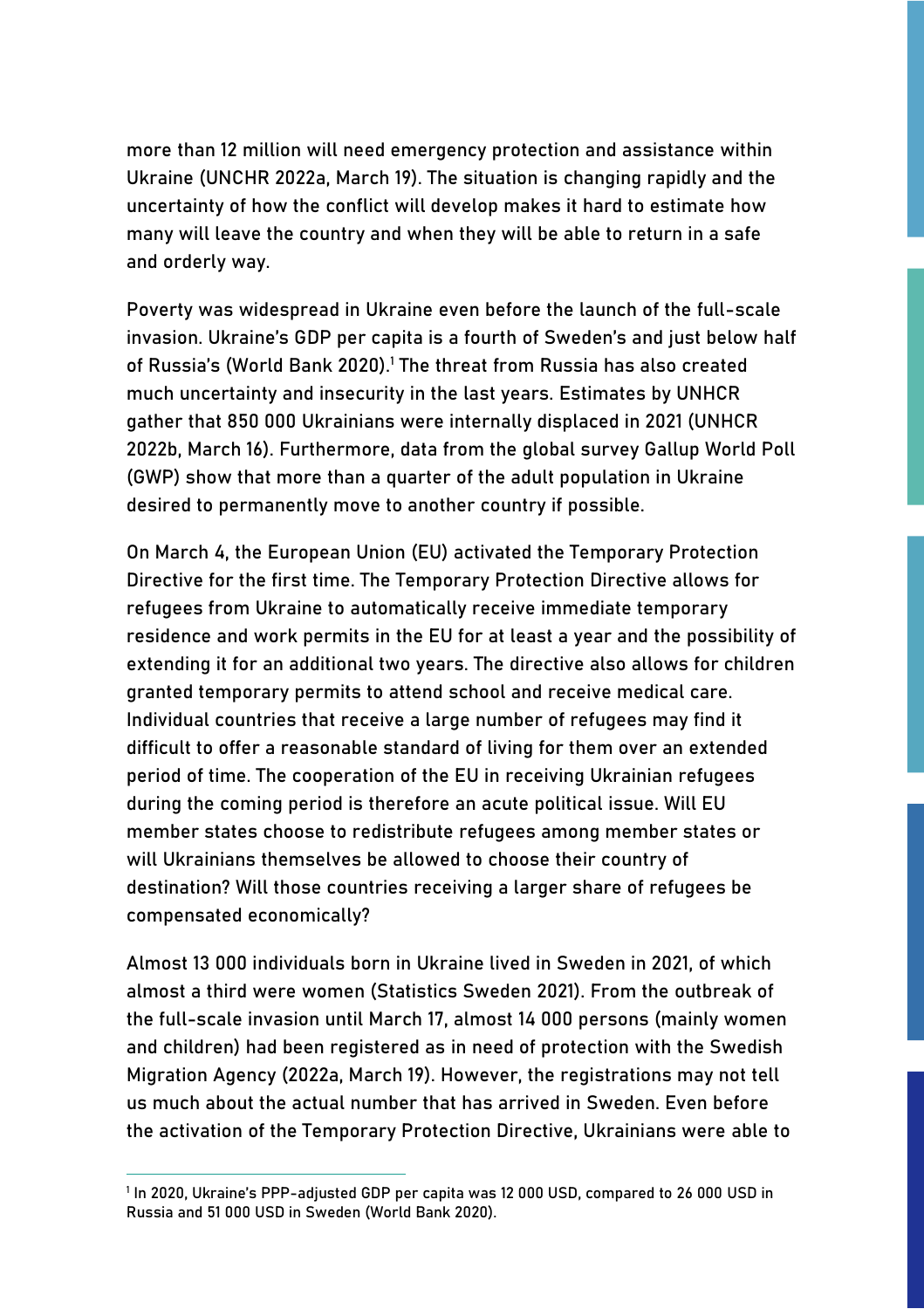travel to Sweden without a visa and could stay for up to 90 days before applying for either a temporary residence or work permit. The Swedish Migration Agency (2022b, March 11) has presented three possible scenarios for the flow of Ukrainian refugees to Sweden: either 27 000 (low), 76 000 (medium), or 212 000 (high) Ukrainians will seek protection in Sweden before June 2022. The actual number to enter Sweden, either directly or through a possible redistribution of refugees between EU member states, is impossible to know as many factors are unsure, not least how the war will develop.

The EU and Russia have been the primary destinations of Ukrainian migrants in the last decades (Fedyuk and Kindler 2016). One explanation for this is that the EU has been an attractive destination for Ukrainians since they can enter without a visa, and the EU has also been liberal when granting residence permits for Ukrainians. In 2020, 600 000 residence permits were issued for Ukrainians with the absolute majority of these (490 000) issued by Poland (Eurostat 2020). The second largest recipient was the Czech Republic followed by Hungary. Poland's popularity can be partially attributed to the cultural connections and geographical proximity, but primarily it is due to a close cooperation regarding migration between the two countries that allows for inhabitants to move and work in the two respective countries (Brunarska et al. 2016). As opposed to many other migrant groups, where family reunification and studying are the primary reasons for migration, Ukrainians has primarily entered the EU to work (Brunarska et al. 2016). Most of them has also stayed in the EU afterwards (Fedyuk and Kindler 2016).

#### Aim

This Policy Brief describes the countries that Ukrainians would like to live in if they had the opportunity. The results are based on interviews with a representative selection of adults in Ukraine conducted during the years 2007–2021. The interviews are thus conducted before the outbreak of the war. The aim is to use the data to show how large a share of the Ukrainian population that wished to move to another country and to which country they would have like to move to, before the war broke out. The focal point is the EU member states, in effect, those countries connected to the Temporary Protection Directive.<sup>2</sup> This choice is made as it stands to reason that many of those that either have fled or will flee the conflict will attempt to enter these

 $<sup>2</sup>$  Denmark has an opt-out in the Area of freedom, security and justice (AFSJ) and is exempted</sup> from the Temporary Protection Directive.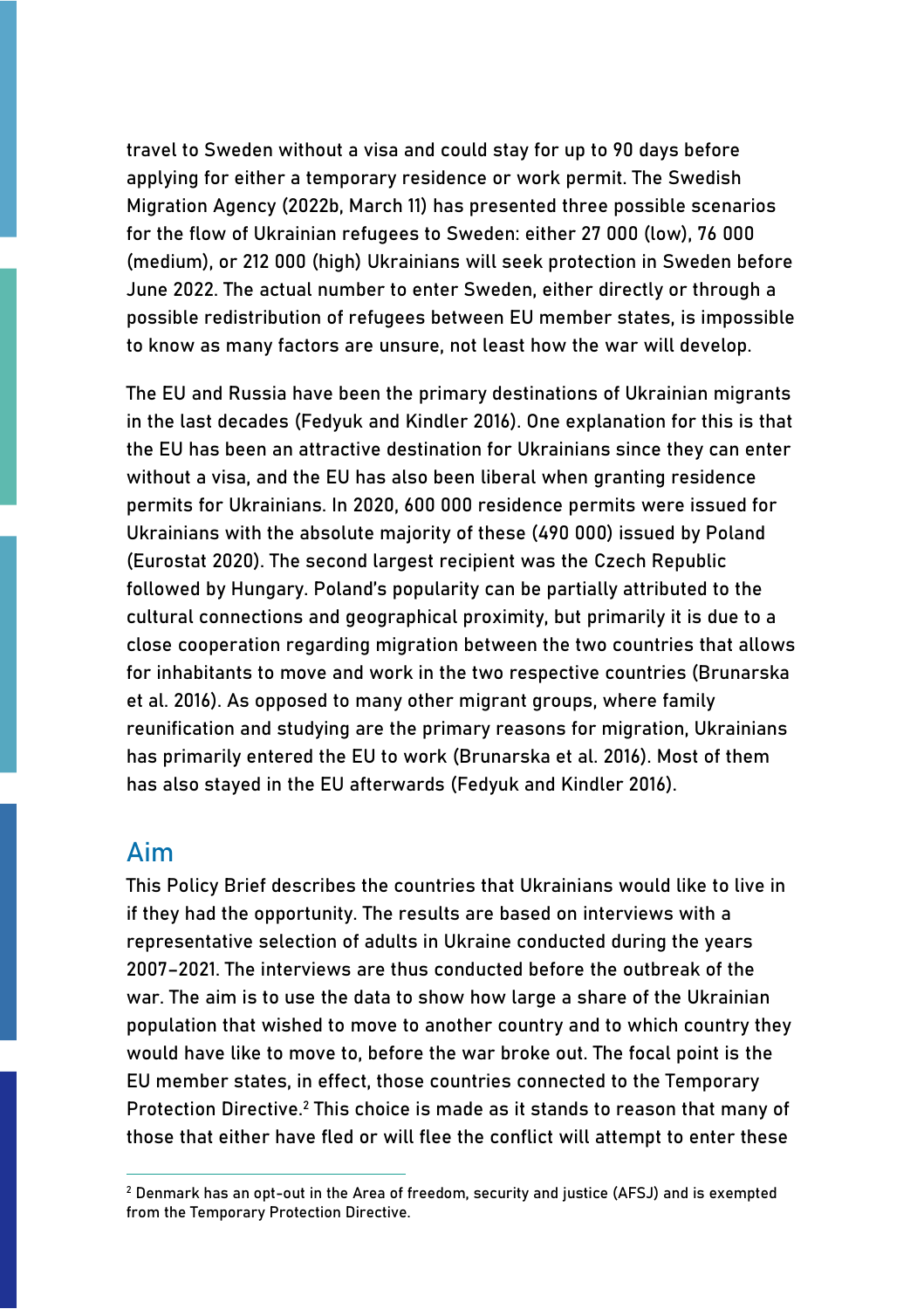countries. By finding out the preferred countries of destination of Ukrainians before the war, we may be able to get an indication of the coming migration flows. Based on this, we present numbers on how many individuals that may seek protection in each EU country and compare these numbers with how many refugees each country would receive if the distribution of Ukrainian refugees were made in proportion to the population size of each country.

Knowledge and predictions of future migration flows are important for politicians and other decision makers, like authorities such as the Swedish Migration Agency, in their work of planning and preparing. Data relating to historical and current migration flows are often deemed insufficient and too dependent on context to allow for reliable estimates of future migration flows (Willekens et al. 2016). Considering these challenges, researchers have started using surveys on people's desire or intention to migrate. The advantage of this kind of data is that it is often easily accessible, comparable between countries and over time, and has proven useful in predicting future migration flows (Tjaden, Auer and Laczko 2019).

#### Method and data

The results of this Policy Brief are based on data from the Gallup World Poll (GWP), which in turn is based on yearly surveys in 160 countries and regions. The sample of each country consists of at least 1 000 individuals, representative of the population aged 15 years and older, making it the largest representative survey in the world. According to the GWP, more than 99 percent of the world's population is represented.

This Policy Brief focuses on the Ukrainian participants. According to the last census, conducted in 2001, ethnic Ukrainians form the overwhelming majority of the country, 78 percent. The second largest ethnic group are Russians (17 percent) and other groups constitute less than one percent each. Following Russian aggression and annexation of the Crimean Peninsula in 2014, the GWP has excluded the inhabitants of Crimea as well as the separatist regions of Donetsk and Luhansk (these three regions account for around 10 percent of the total population of Ukraine). It is thus a fair assumption that results from the GWP are mainly representative of ethnic Ukrainians, and only to a lesser extent of ethnic Russians living in Ukraine.

Our results are based on data for the years 2007–2021, with the exception of 2020 when not all questions were asked. The latest survey was conducted in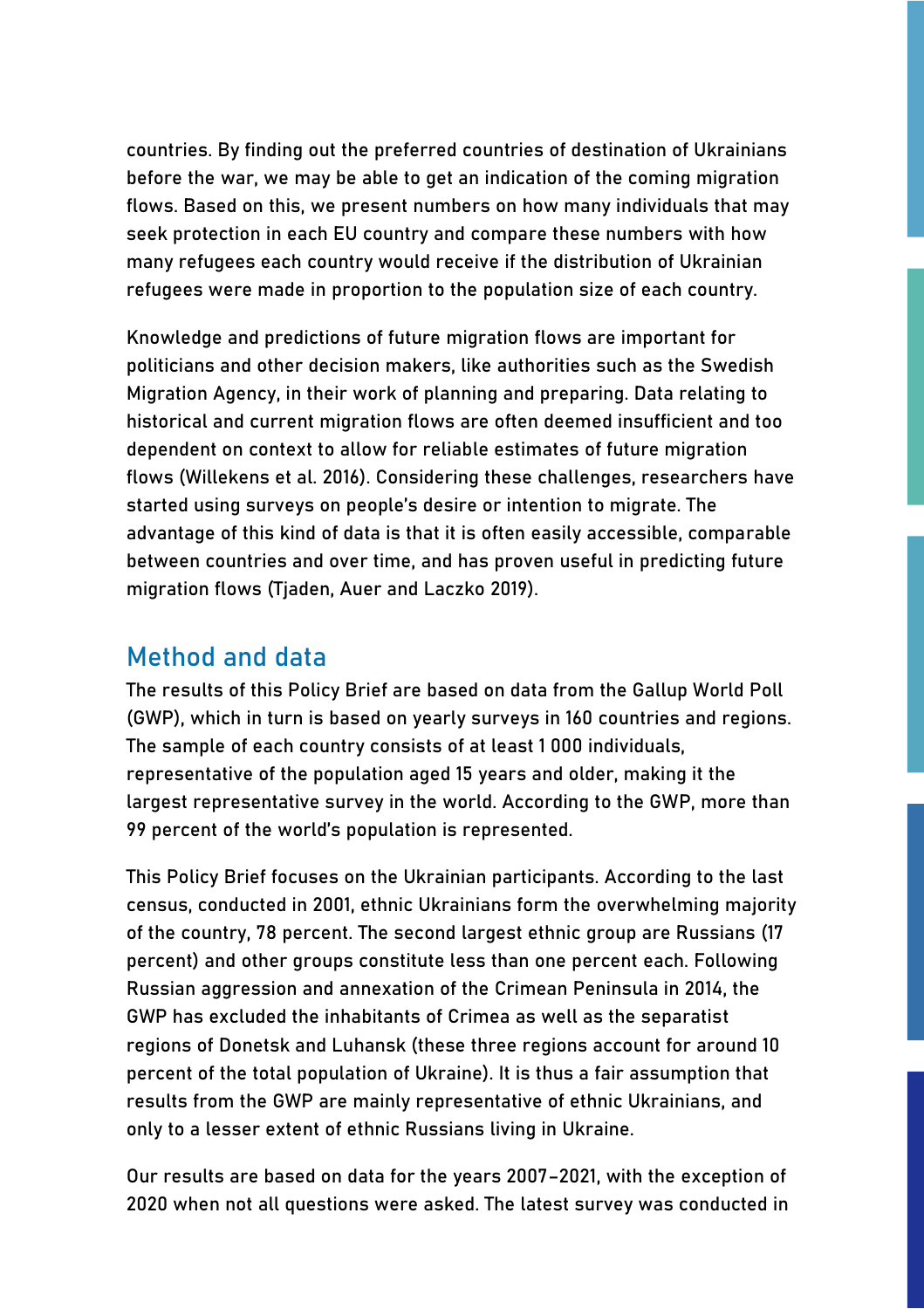July 2021. The reason for not choosing just 2021 is that the analysis would then be based only on a small sample, meaning that the uncertainty of the results would be larger.<sup>3</sup> We have thus chosen to use information from all years when the GWP survey was conducted (and the relevant questions were asked). In total, the sample consists of 14,301 individuals for these years. The surveys were conducted face to face during home visits except for 2021 when the interviews, due to covid, were conducted via telephone.<sup>4</sup>

For this Policy Brief, we use the following GWP question: Ideally, if you had the opportunity, would you like to move permanently to another country, or would you prefer to continue living in this country? Those who answered that they desired to move permanently were asked a follow-up question of which country they would like to move to.<sup>5</sup>

The number of respondents saying that they would like to move to another country is informative as it indicates how many Ukrainians would like to leave Ukraine in a situation without a full-scale war, when it was also harder to gain residency in many countries. It can thus be seen as an underestimation of how large share of the population that can be assumed to flee under a worse security situation and with improved conditions for receiving either temporary residence or a work permit in Europe.<sup>6</sup>

The assumption made in the analysis is that the wishes expressed in the GWP of where to move can serve as a rough reflection of the preferred destinations amongst those who have fled and those that will flee the war.

<sup>&</sup>lt;sup>3</sup> 35 percent reported in the 2021 survey that they desired to migration to another country. Comparing this to previous years, the number is unusually high, and it is difficult to say if this can be attributed to a worsening security situation in Ukraine or if there are other causes.

<sup>4</sup> In accordance with GWP's recommendations, we use sample weights from GWP to make the sample representative for the full Ukrainian population.

<sup>5</sup> The first question is WP1325 and the second is WP3120. The questions were posed in either Ukrainian or Russian depending on the wishes of the responder. Around 9 percent answered that they did not know or wanted to respond, and are therefore excluded from the analysis.

<sup>6</sup> Several European countries that are not members of the EU, such as Norway, Switzerland, and the United Kingdom, have announced that they will be receiving Ukrainian refugees. Moldova has also already received close to 400 000 refugees from Ukraine (UNCHR 2022a, March 19).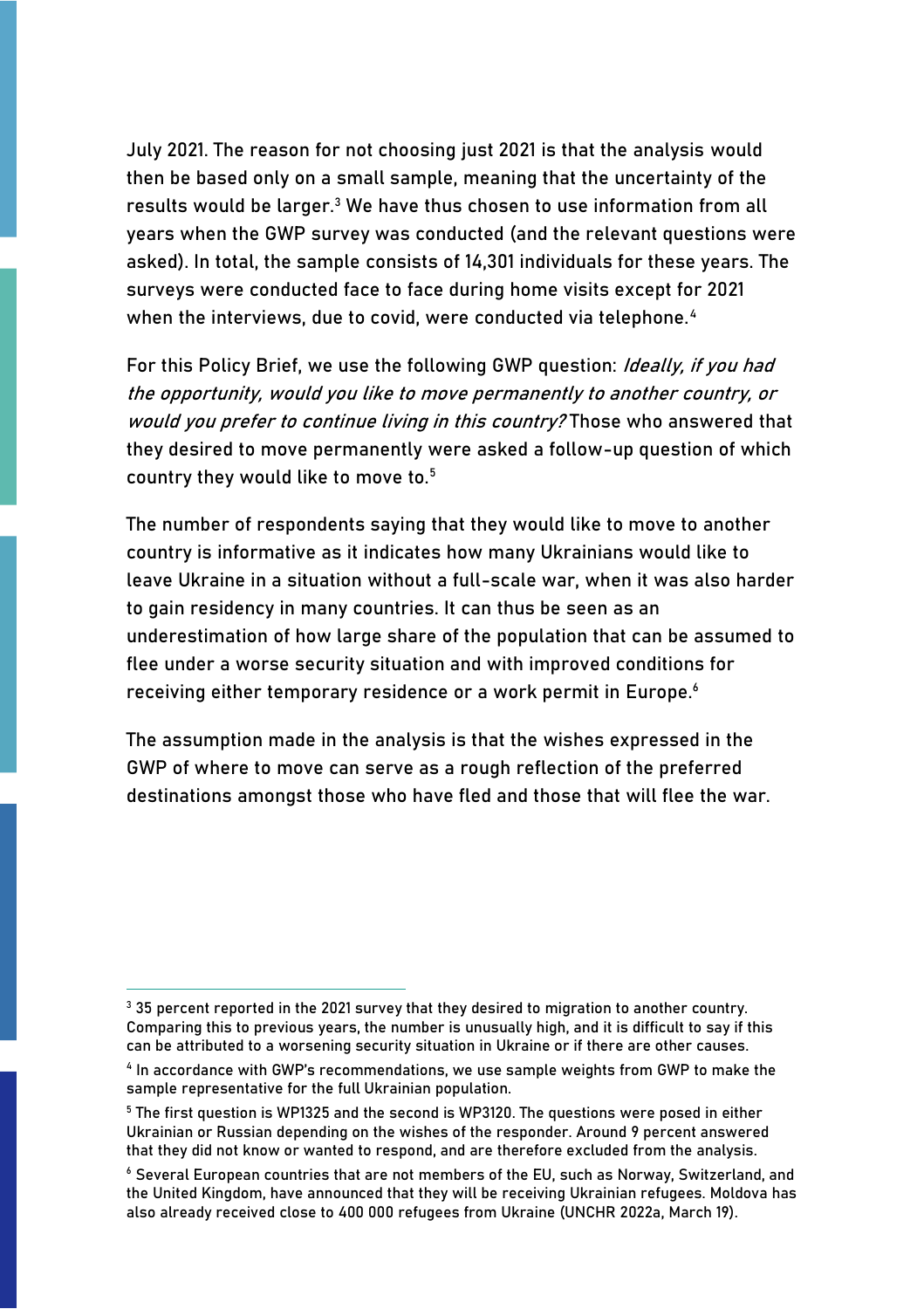### Results

During the years 2007–2021, slightly more than one fourth (26 percent) of Ukrainians stated that they had a desire to move to another country.<sup>7</sup> This corresponds to about 12 million people. Of those expressing a wish to move, around half (47 percent) wanted to move to an EU country. Outside of the EU, the three most popular countries were the United States (15 percent), Russia (13 percent), and Canada (6 percent). In the current situation it is, however, most likely that most of those fleeing Ukraine will come to the EU.

The table below shows the distribution of where respondents wishing to move to the EU wanted to live. Around a third (36 percent) stated that they wished to move to Germany. The second most favoured country was Poland (15 percent), followed by Italy (11 percent). In terms of popularity, Sweden is placed ninth: 2.5 percent of the respondents wished to move to Sweden. Several countries with a larger population than Sweden are less popular. As an example, only 0.4 percent stated that they wished to move to Romania.<sup>8</sup> Countries such as Belgium are also notable with only 0.5 percent of respondents expressing a wish to move there.

The table also shows how many Ukrainians that would arrive in each receiving country for every one million refugees leaving Ukraine, if allocated according to their stated preferences. The last column shows the arrival of Ukrainians per country (again, for every one million refugees leaving Ukraine) if they were to be allocated in proportion to the population size of each country. According to these estimates, more than three times as many would arrive in the Czech Republic, and twice as many to Germany and Poland, compared to how many would arrive if the allocation of Ukrainian refugees were done proportionally. Under the assumption that 12 million Ukrainians are forced to flee, it is estimated that 300 000 will arrive in Sweden, which is only slightly more than if the distribution was done proportionally. It is however notable that some of the larger countries, such as France and Spain, are underrepresented in comparison to their size. Some of the countries that have already received many Ukrainian refugees, such as Romania and Hungary, are countries that in the survey were not very

 $^7$  Those expressing a desire to migrate are overrepresented among younger respondents, but in terms of gender, income and education levels, they are roughly representative for the Ukrainian population.

<sup>&</sup>lt;sup>8</sup> Romania is today the EU country, after Poland, that has received most Ukrainian refugees (UNHCR 2022a, March 19).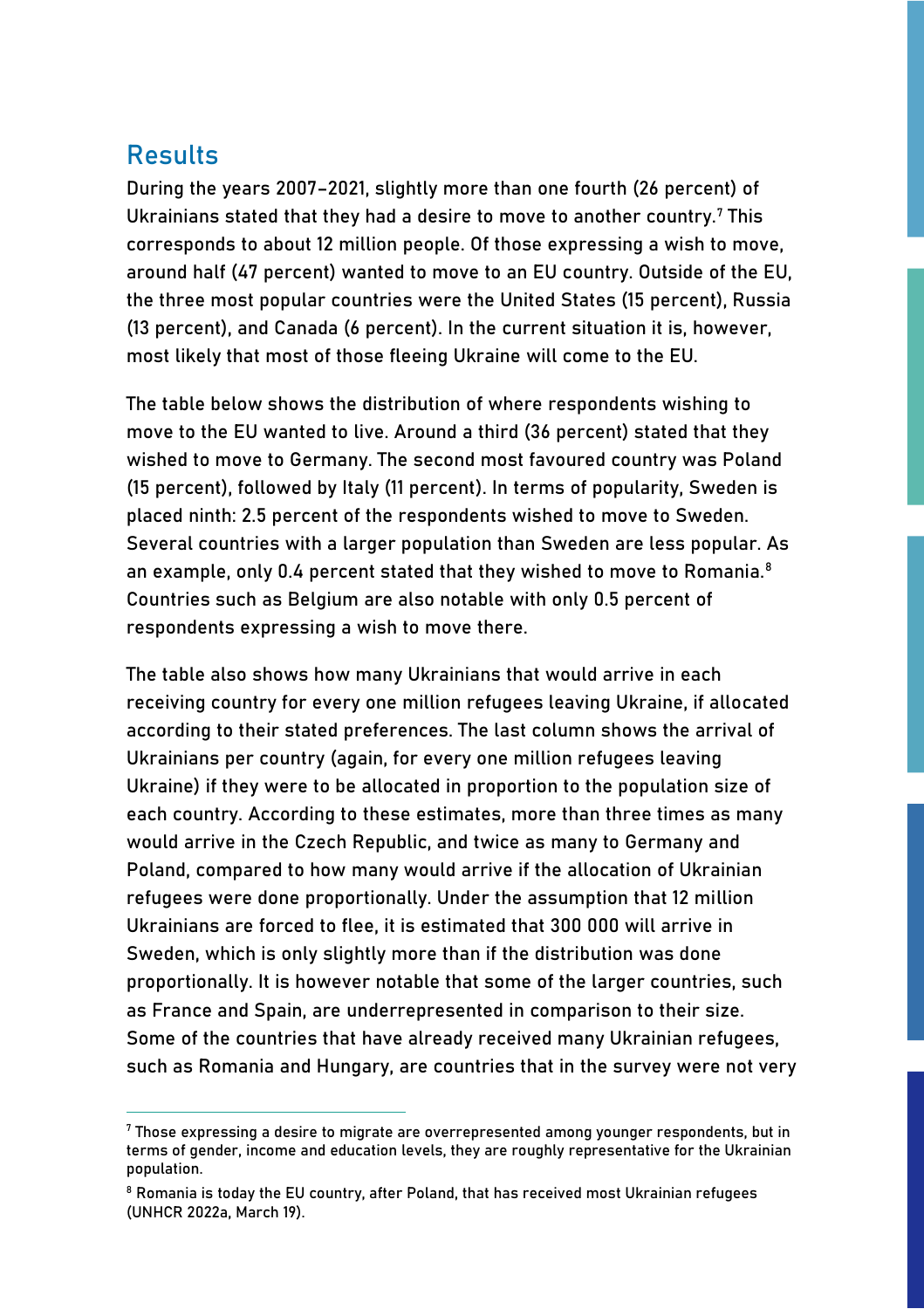popular. It can thus be assumed that many of those that have entered Romania or Hungary may seek to travel to other EU countries, such as Germany.

| 356 100<br>185 900<br>1<br>35,6%<br>Germany<br>$\overline{2}$<br>84700<br><b>Poland</b><br>15,4%<br>154 400<br>3<br>10,9%<br>109 400<br>133 000<br>Italy<br>4<br>7,3%<br>72 600<br>150 500<br>France<br>5<br>70 000<br><b>Czech</b><br>7,0%<br>23 900<br><b>Republic</b><br>5,3%<br>105 700<br>53 100<br>6<br>Spain<br>7<br>38 900<br>Netherlands<br>2,9%<br>29 100<br>8<br>28 800<br>19 900<br><b>Austria</b><br>2,9%<br>9<br>25 000<br><b>Sweden</b><br>2,5%<br>23 100<br>10<br>1,6%<br>16 500<br><b>Denmark</b><br>13 000<br>11<br>1,4%<br>14 400<br>23 000<br>Portugal<br>12<br>Greece<br>13 900<br>23 900<br>1,4%<br>13<br>Slovakia<br>9 4 0 0<br>12 200<br>0,9%<br>0,8%<br>7600<br>21800<br>14<br>Hungary<br>15<br>12 400<br>Finland<br>0,7%<br>6 9 0 0<br>5 0 0 0<br>25 800<br>16<br>0,5%<br><b>Belgium</b><br>17<br>Croatia<br>4300<br>9000<br>0,4%<br>18<br>0,4%<br>3 9 0 0<br>Romania<br>43 100<br>19<br>3 9 0 0<br><b>Estonia</b><br>0,4%<br>3 0 0 0<br>20<br>3700<br>1400<br>Luxembourg<br>0,4%<br>21<br>15 500<br>0,3%<br>3 4 0 0<br><b>Bulgaria</b><br>22<br>0,3%<br>2 500<br>6 200<br>Lithuania<br>2000<br>23<br>Latvia<br>0,2%<br>4 200<br>24<br>0,1%<br>1400<br>2 7 0 0<br>Cyprus<br>25<br>0,1%<br>1200<br>11 200<br>Ireland<br>1200<br>4700<br>26<br>Slovenia<br>0,1%<br>27<br>Malta<br>$-0,1%$<br>300<br>1200 | Rank | EU-country | Percentage<br>that wishes<br>to live in<br>each<br>country | Number<br>per one<br>million<br>refugees | Number with a<br>proportional<br>allocation |
|----------------------------------------------------------------------------------------------------------------------------------------------------------------------------------------------------------------------------------------------------------------------------------------------------------------------------------------------------------------------------------------------------------------------------------------------------------------------------------------------------------------------------------------------------------------------------------------------------------------------------------------------------------------------------------------------------------------------------------------------------------------------------------------------------------------------------------------------------------------------------------------------------------------------------------------------------------------------------------------------------------------------------------------------------------------------------------------------------------------------------------------------------------------------------------------------------------------------------------------------------------------------------------------------------------------------------------|------|------------|------------------------------------------------------------|------------------------------------------|---------------------------------------------|
|                                                                                                                                                                                                                                                                                                                                                                                                                                                                                                                                                                                                                                                                                                                                                                                                                                                                                                                                                                                                                                                                                                                                                                                                                                                                                                                                  |      |            |                                                            |                                          |                                             |
|                                                                                                                                                                                                                                                                                                                                                                                                                                                                                                                                                                                                                                                                                                                                                                                                                                                                                                                                                                                                                                                                                                                                                                                                                                                                                                                                  |      |            |                                                            |                                          |                                             |
|                                                                                                                                                                                                                                                                                                                                                                                                                                                                                                                                                                                                                                                                                                                                                                                                                                                                                                                                                                                                                                                                                                                                                                                                                                                                                                                                  |      |            |                                                            |                                          |                                             |
|                                                                                                                                                                                                                                                                                                                                                                                                                                                                                                                                                                                                                                                                                                                                                                                                                                                                                                                                                                                                                                                                                                                                                                                                                                                                                                                                  |      |            |                                                            |                                          |                                             |
|                                                                                                                                                                                                                                                                                                                                                                                                                                                                                                                                                                                                                                                                                                                                                                                                                                                                                                                                                                                                                                                                                                                                                                                                                                                                                                                                  |      |            |                                                            |                                          |                                             |
|                                                                                                                                                                                                                                                                                                                                                                                                                                                                                                                                                                                                                                                                                                                                                                                                                                                                                                                                                                                                                                                                                                                                                                                                                                                                                                                                  |      |            |                                                            |                                          |                                             |
|                                                                                                                                                                                                                                                                                                                                                                                                                                                                                                                                                                                                                                                                                                                                                                                                                                                                                                                                                                                                                                                                                                                                                                                                                                                                                                                                  |      |            |                                                            |                                          |                                             |
|                                                                                                                                                                                                                                                                                                                                                                                                                                                                                                                                                                                                                                                                                                                                                                                                                                                                                                                                                                                                                                                                                                                                                                                                                                                                                                                                  |      |            |                                                            |                                          |                                             |
|                                                                                                                                                                                                                                                                                                                                                                                                                                                                                                                                                                                                                                                                                                                                                                                                                                                                                                                                                                                                                                                                                                                                                                                                                                                                                                                                  |      |            |                                                            |                                          |                                             |
|                                                                                                                                                                                                                                                                                                                                                                                                                                                                                                                                                                                                                                                                                                                                                                                                                                                                                                                                                                                                                                                                                                                                                                                                                                                                                                                                  |      |            |                                                            |                                          |                                             |
|                                                                                                                                                                                                                                                                                                                                                                                                                                                                                                                                                                                                                                                                                                                                                                                                                                                                                                                                                                                                                                                                                                                                                                                                                                                                                                                                  |      |            |                                                            |                                          |                                             |
|                                                                                                                                                                                                                                                                                                                                                                                                                                                                                                                                                                                                                                                                                                                                                                                                                                                                                                                                                                                                                                                                                                                                                                                                                                                                                                                                  |      |            |                                                            |                                          |                                             |
|                                                                                                                                                                                                                                                                                                                                                                                                                                                                                                                                                                                                                                                                                                                                                                                                                                                                                                                                                                                                                                                                                                                                                                                                                                                                                                                                  |      |            |                                                            |                                          |                                             |
|                                                                                                                                                                                                                                                                                                                                                                                                                                                                                                                                                                                                                                                                                                                                                                                                                                                                                                                                                                                                                                                                                                                                                                                                                                                                                                                                  |      |            |                                                            |                                          |                                             |
|                                                                                                                                                                                                                                                                                                                                                                                                                                                                                                                                                                                                                                                                                                                                                                                                                                                                                                                                                                                                                                                                                                                                                                                                                                                                                                                                  |      |            |                                                            |                                          |                                             |
|                                                                                                                                                                                                                                                                                                                                                                                                                                                                                                                                                                                                                                                                                                                                                                                                                                                                                                                                                                                                                                                                                                                                                                                                                                                                                                                                  |      |            |                                                            |                                          |                                             |
|                                                                                                                                                                                                                                                                                                                                                                                                                                                                                                                                                                                                                                                                                                                                                                                                                                                                                                                                                                                                                                                                                                                                                                                                                                                                                                                                  |      |            |                                                            |                                          |                                             |
|                                                                                                                                                                                                                                                                                                                                                                                                                                                                                                                                                                                                                                                                                                                                                                                                                                                                                                                                                                                                                                                                                                                                                                                                                                                                                                                                  |      |            |                                                            |                                          |                                             |
|                                                                                                                                                                                                                                                                                                                                                                                                                                                                                                                                                                                                                                                                                                                                                                                                                                                                                                                                                                                                                                                                                                                                                                                                                                                                                                                                  |      |            |                                                            |                                          |                                             |
|                                                                                                                                                                                                                                                                                                                                                                                                                                                                                                                                                                                                                                                                                                                                                                                                                                                                                                                                                                                                                                                                                                                                                                                                                                                                                                                                  |      |            |                                                            |                                          |                                             |
|                                                                                                                                                                                                                                                                                                                                                                                                                                                                                                                                                                                                                                                                                                                                                                                                                                                                                                                                                                                                                                                                                                                                                                                                                                                                                                                                  |      |            |                                                            |                                          |                                             |
|                                                                                                                                                                                                                                                                                                                                                                                                                                                                                                                                                                                                                                                                                                                                                                                                                                                                                                                                                                                                                                                                                                                                                                                                                                                                                                                                  |      |            |                                                            |                                          |                                             |
|                                                                                                                                                                                                                                                                                                                                                                                                                                                                                                                                                                                                                                                                                                                                                                                                                                                                                                                                                                                                                                                                                                                                                                                                                                                                                                                                  |      |            |                                                            |                                          |                                             |
|                                                                                                                                                                                                                                                                                                                                                                                                                                                                                                                                                                                                                                                                                                                                                                                                                                                                                                                                                                                                                                                                                                                                                                                                                                                                                                                                  |      |            |                                                            |                                          |                                             |
|                                                                                                                                                                                                                                                                                                                                                                                                                                                                                                                                                                                                                                                                                                                                                                                                                                                                                                                                                                                                                                                                                                                                                                                                                                                                                                                                  |      |            |                                                            |                                          |                                             |
|                                                                                                                                                                                                                                                                                                                                                                                                                                                                                                                                                                                                                                                                                                                                                                                                                                                                                                                                                                                                                                                                                                                                                                                                                                                                                                                                  |      |            |                                                            |                                          |                                             |
|                                                                                                                                                                                                                                                                                                                                                                                                                                                                                                                                                                                                                                                                                                                                                                                                                                                                                                                                                                                                                                                                                                                                                                                                                                                                                                                                  |      |            |                                                            |                                          |                                             |

#### Table 1 Estimation of Ukrainians seeking protection by EU country.

Source: Own calculations based on Gallup World Poll, 2007-2021.

Note: Blue markings indicate that the number of refugees in our calculations exceeds the number of refugees given a proportional allocation.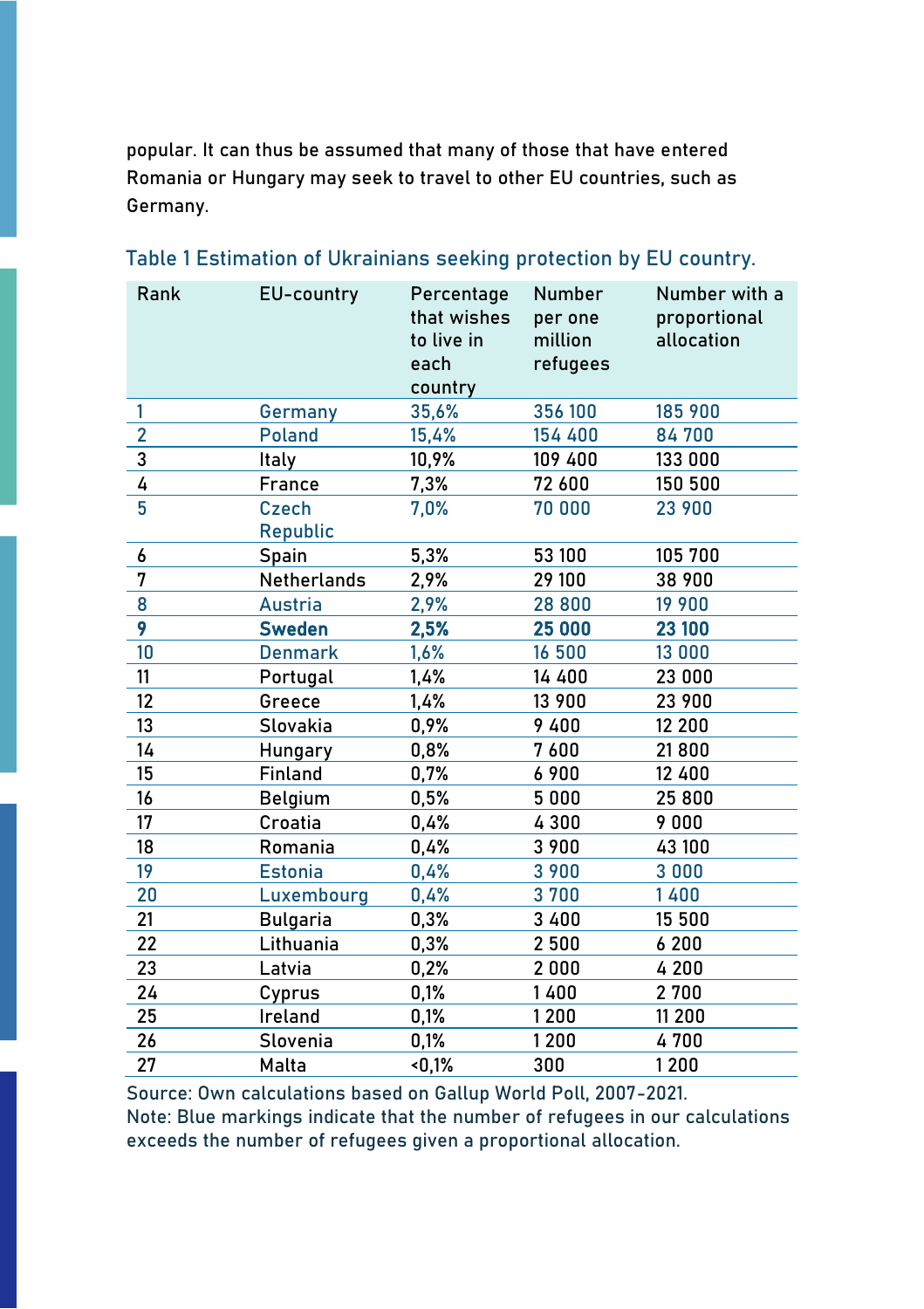## Final comments

Data from the Gallup World Poll (GWP) show that, even before the war, a quarter of the adult population in Ukraine wished to move to another country if given the opportunity. Many of these wished to move to an EU country. In this Policy Brief we have shown how many that stated that they wanted to live in each EU country. The assumption being that this also has bearing on which countries Ukrainian refugees now might go to.

It is not certain that it is the same persons fleeing today who previously stated that they wanted to move to a different country. For various reasons, it is mainly women and children that are fleeing right now, not least since men between the ages 18–60 are not allowed to leave the country. It is also not certain that a country someone previously may have wanted to move to is the same country that that person now will attempt to reach. Yet it is probably likely that the countries that were ranked high in preferred destinations for migration before the outbreak of war are countries in which many Ukrainians still see that they have a good chance of living a better life. It might be because of friendship or family connections, or a chance of improving their standards of living. These are factors that by all accounts are reasonable to assume have importance for people fleeing war as well. It can also be assumed that countries deemed attractive if given the choice of voluntary migration remain attractive in cases of forced migration.

An important result is that Germany is the country that most Ukrainians desire to move to, with 36 percent of respondents stating that it was their preferred destination. About 2.5 percent of the respondents listed Sweden as their preferred choice, which correlates with the population size of Sweden (2.3 percent of the total EU population). In this sense, Sweden is neither especially popular nor unpopular with Ukrainians. If the flow of Ukrainian refugees is consistent with the data from GWP, it is highly likely that the issue of a proportional distribution of refugees will be high on the political agenda.

As previously noted, it is difficult to make predictions on how many will be forced to flee Ukraine. But it is worth noting that nearly 12 million Ukrainians expressed a desire to migrate according to the GWP surveys. For many, this desire has likely increased, rather than decreased, since the outbreak of war. It is also reasonable to assume that many who did not previously have a desire to migrate now see a need to leave. On the other hand, it is also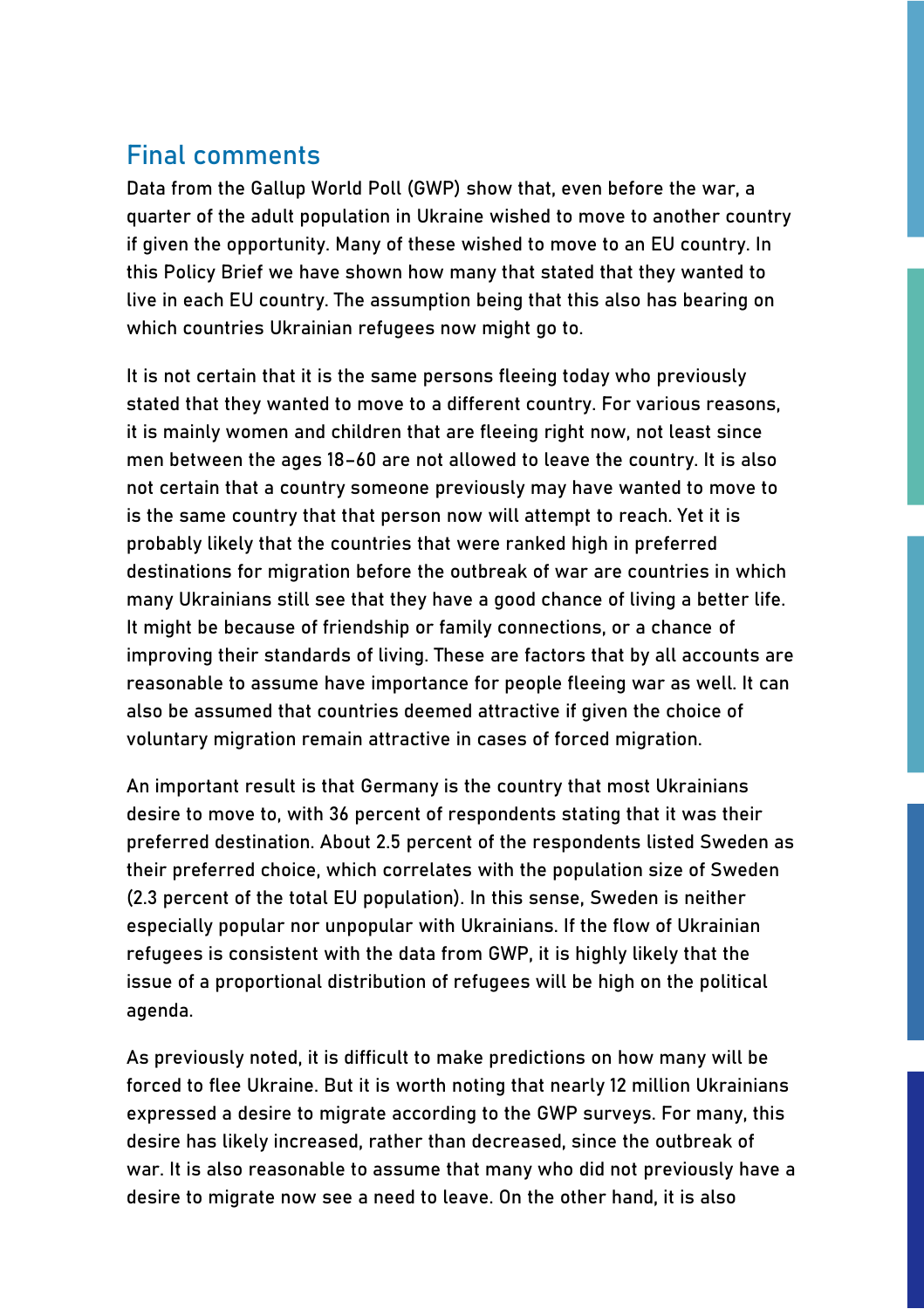reasonable to assume that some now feel a stronger bond with their country and more than before wish to remain.

From the estimates presented here, 12 million Ukrainians may try to leave the country. Countries outside of the EU, such as Moldova and Russia, have hitherto received many Ukrainian refugees, but in the current situation it is highly likely that most will attempt to reach EU countries. If we assume that 12 million refugees leave Ukraine to seek refuge in an EU country and that 2.5 percent leave for Sweden, this will mean that closer to 300 000 Ukrainians would come to Sweden. The number according to these estimates by far exceeds the highest scenario of 212 000 given by the Swedish Migration Agency. The final outcome remains to be seen and is largely dependent on how the crisis develops.

#### References

Brunarska, Zuzanna, Marta Kindler, Monika Szulecka and Sabina Toruńczyk-Ruiz (2016). "Ukrainian Migration to Poland: A "Local" Mobility?", pp. 115–131 in Fedyuk, Olena and Marta Kindler (eds.), Ukrainian Migration to the European Union: Lessons from Migration Studies. London: Springer.

Eurostat (2020). First Permits by Reason, Length of Validity and Citizenship. Available at: https://appsso.eurostat.ec.europa.eu/nui/submitViewTableAction.do.

Fedyuk, Olena and Marta Kindler (2016). "Migration of Ukrainians to the European Union: Background and Key Issues", pp. 1–14 in Fedyuk, Olena and Marta Kindler (eds.), Ukrainian Migration to the European Union: Lessons from Migration Studies. London: Springer.

State Statistics Committee of Ukraine (2001). All-Ukrainian Population Census '2001. Avaliable at: http://2001.ukrcensus.gov.ua/eng/results/general/nationality.

Statistics Sweden (2021). Statistikdatabasen. Avaliable at: https://www.statistikdatabasen.scb.se.

Swedish Migration Agency (2022a, March 19). Sökande från Ukraina: Statistik över ärenden Ukraina. Avaliable at: https://www.migrationsverket.se/Om-Migrationsverket/Statistik/Massflyktsdirektivet.html.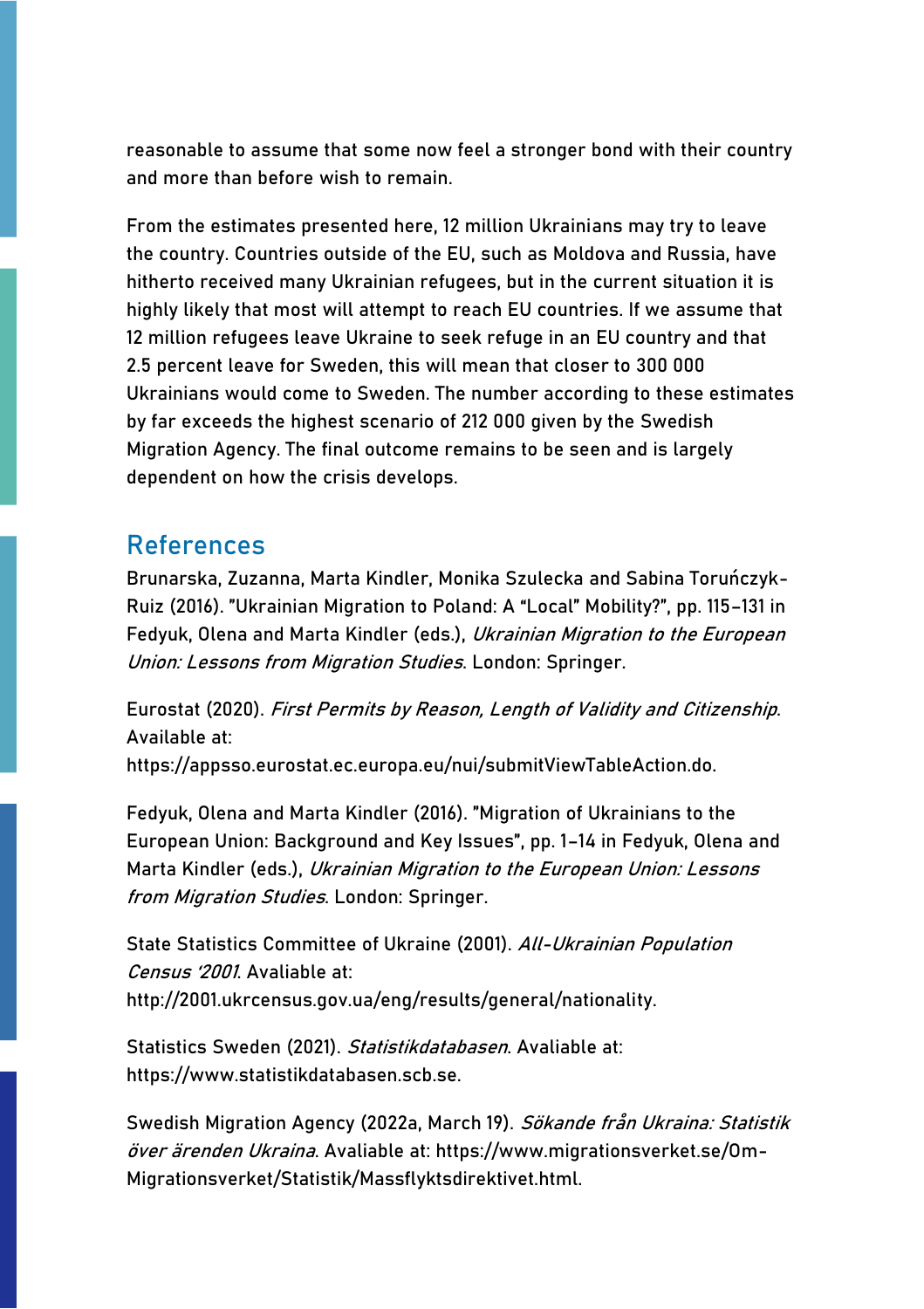Swedish Migration Agency (2022b, March 11). Mycket ansträngd boendesituation. Avaliable at: https://www.migrationsverket.se/Om-Migrationsverket/Pressrum/Nyhetsarkiv/Nyhetsarkiv-2022/2022-03-11- Mycket-anstrangd-boendesituation.html.

Tjaden, Jasper, Daniel Auer and Frank Laczko (2019). "Linking Migration Intentions with Flows: Evidence and Potential Use", International Migration 57(1): 36–57.

UNHCR (2022a, 19th March). Operational Data Portal: Ukraine Refugee Situation. Avaliable at: https://data2.unhcr.org/en/situations/ukraine.

UNHCR (2022b, 16th March). Emergencies: Ukraine Emergency. Avaliable at: https://www.unhcr.org/ukraine-emergency.html.

World Bank (2020). World Development Indicators. Avaliable at: https://databank.worldbank.org.

Willekens, Frans, Douglas Massey, James Raymer and Cris Beauchemi (2016). "International Migration under the Microscope", Science 352(6288): 897–899.